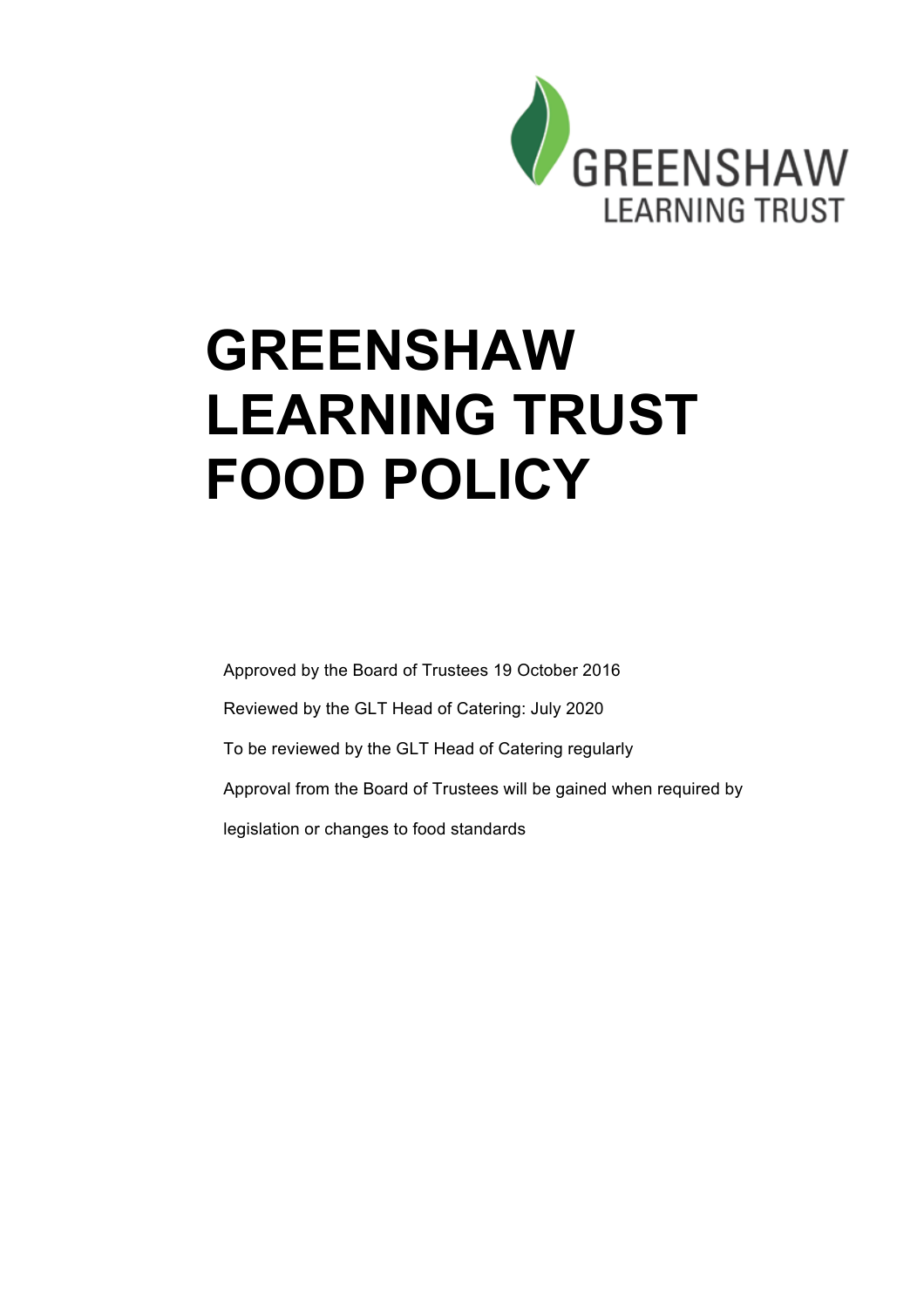

# School Food Policy

# **Contents page**

Statement of intent

- 1. Executive summary
- 2. Current food-based standards for school lunches
- 3. Nutrient-based standards for school lunches
- 4. Food-based standards for school food other than lunch
- 5. Exemptions to the school food regulations

Interpretation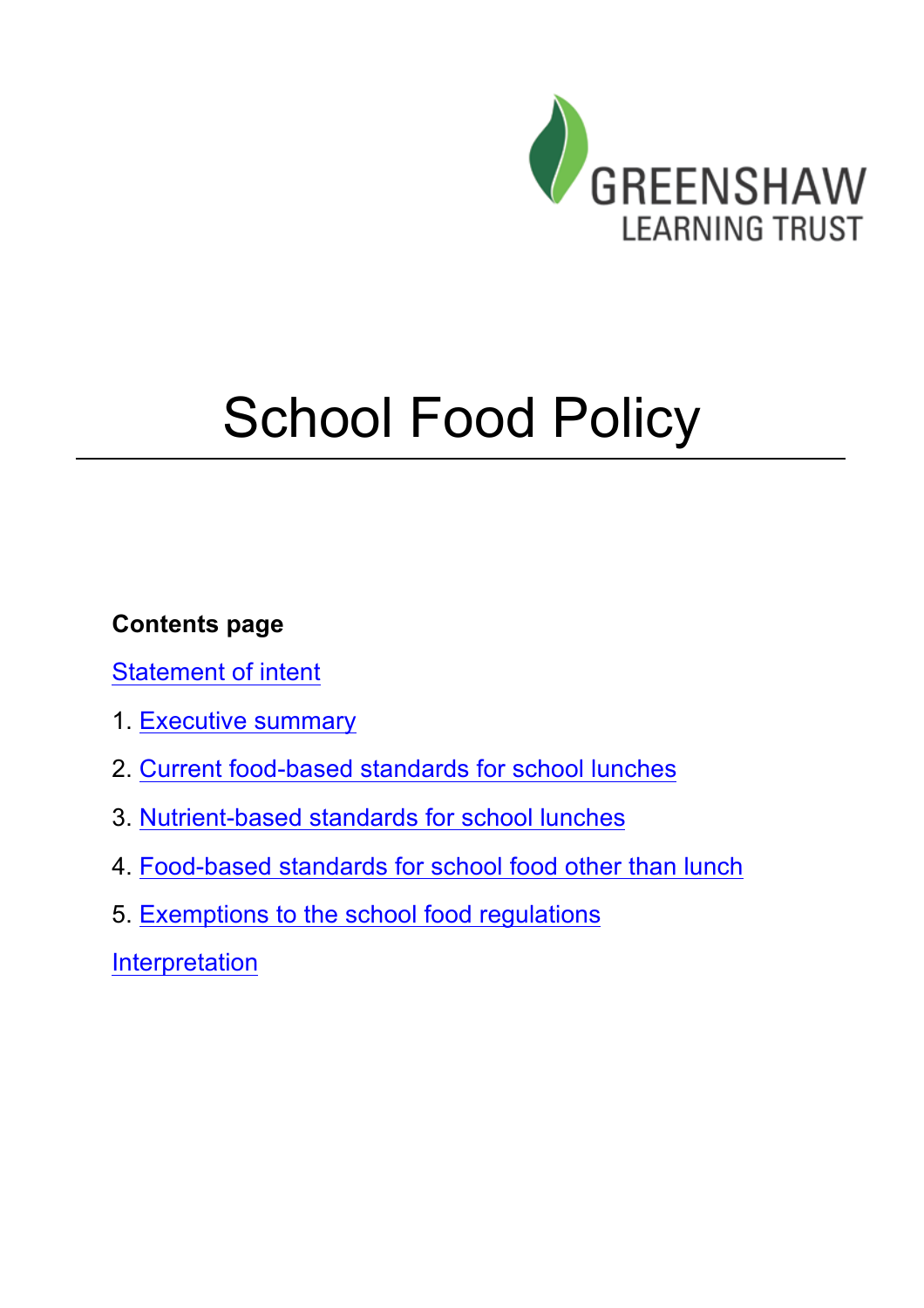## **Statement of intent**

**This statement of intent should be signed and dated by both the Headteacher and Chair of the Governing Body, and then displayed where it can easily be seen within the School/Setting.** 

At Greenshaw Learning Trust, we know that what our pupils eat and drink is paramount to their health and well-being.

This policy is in place to ensure that our pupils receive high-quality and nutritious food, and to promote their good health.

Providing good quality food improve children's health, behaviour and performance.

Food-based standards define the foods and drinks permitted during the extended school day (until 6pm) and apply to all food and drink provided to pupils on and off school premises, including school trips.

These standards apply solely to school lunches. They set out the requirements for an average school lunch during a one-to-three week menu cycle.

This policy will be reviewed by the GLT Head of Catering to coincide with changing food standards.

Signed by

Headteacher

| Date: |  |
|-------|--|
|       |  |

Chair of Governors **Date:** 2004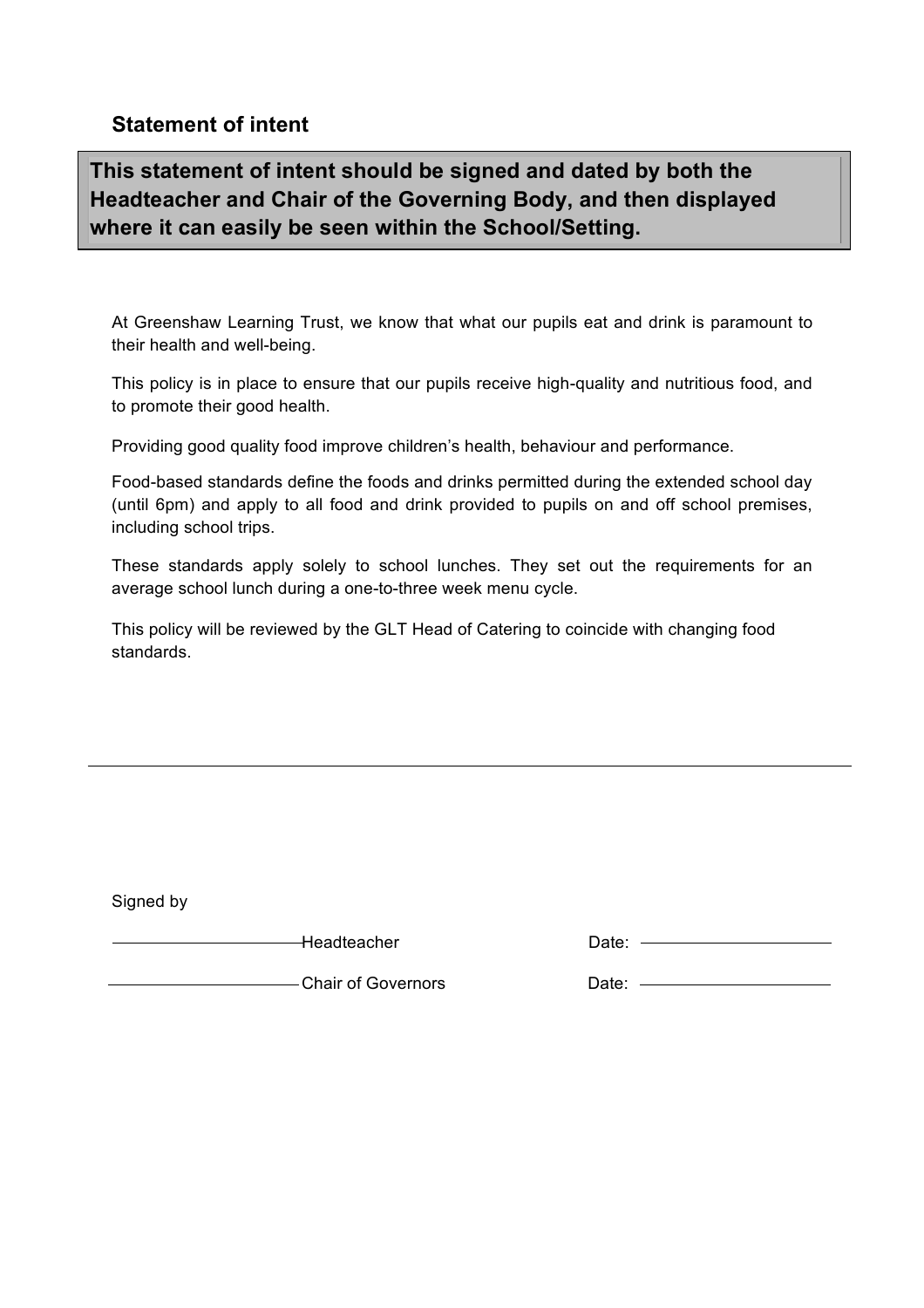#### **1. Executive summary**

- 1.1. A school lunch must be provided for pupils where a meal is requested or if they are eligible for free school meals.
- 1.2. How lunches are taken can be decided by governing bodies, however they must ensure that they meet the School Food Standards 2014.
- 1.3. Although there is no requirement for the meals to be hot, they should be provided wherever possible to ensure all pupils eat at least one hot meal every day.
- 1.4. Free school meals must be provided if the pupil and/or parent meet eligible criteria.
- 1.5. Drinking water must be provided on school premises free of charge at all times.
- 1.6. Facilities in which to eat must be free of charge for pupils bringing their own meals. These facilities must include accommodation, furniture and supervision.
- 1.7. Four to six-year-olds throughout England are eligible to receive a free piece of fruit or vegetable every school day through the School Fruit and Vegetable Scheme (SFVS). The governing body has the power to decide whether or not to take part in this scheme.
- 1.8. From **1 January 2015**, schools must ensure that lower fat or lactose reduced milk is available to children who want it at least once a day during school hours.
- 1.9. Our policy is for all schools within the Trust to archive an external Catering excellence award currently provided by Soil Association Food for Life "Bronze accreditation".

#### 2. **Current food-based standards for school lunches.**

There are 13 food-based standards for school lunches.

Schools must provide:

- 2.1. Fruit and vegetables no less than two portions of fruit and vegetables/salad per day per pupil must be provided. At least one must be vegetables/salad and one must be fruit.
- 2.2. Oily fish oily fish such as salmon or mackerel must be provided at least once every three weeks.
- 2.3. Bread with no added fat or oil this should be provided on a daily basis, and does not need to be free of charge.
- 2.4. Drinking water fresh drinking water must be available free of charge at all times.
- 2.5. Healthier drinks schools must only provide permitted drinks.

Schools must ensure that:

- 2.6. Salt should not be available to add to food after cooking, and must not be provided at tables or service counters.
- 2.7. Condiments should only be available in sachets or individual portions of no more than 10g or 1 teaspoonful.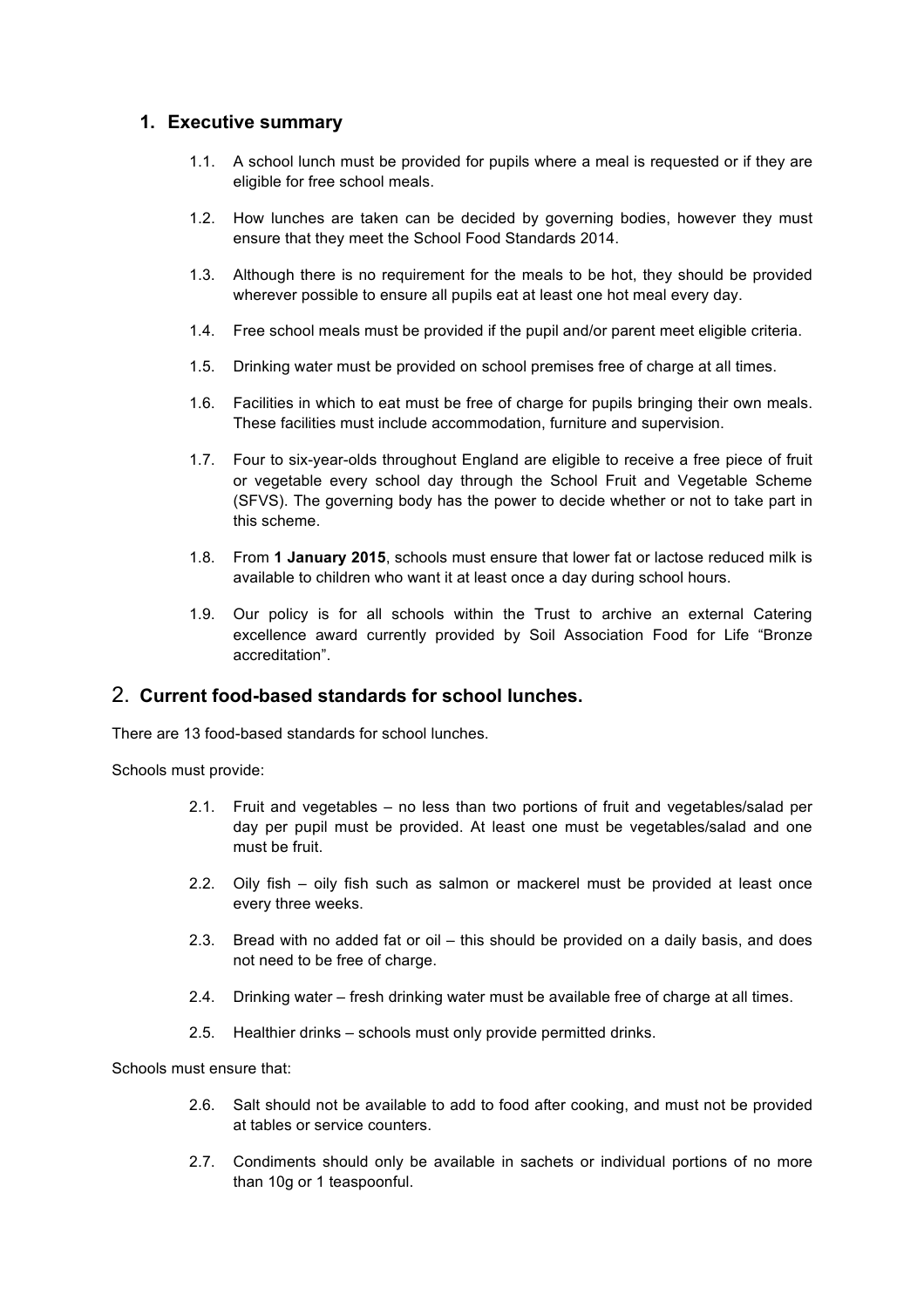- 2.8. Snacks, only nuts, seeds, fruit or vegetables without added fat, sat, sugar, or honey are to be provided. Savoury crackers and breadsticks can only be served with fruit, vegetables, or dairy food as part of a school meal.
- 2.9. Meat products which are manufactured or homemade from each of the three food groups may not be provided more than once a fortnight across the school day:
	- Group 1 burger, hamburger, chopped meat, corned meat.
	- Group 2 individual meat pie, meat pudding, Melton Mowbray pie, game pie, Scottish (Scotch) pie, pasty or pasties, bridie, sausage roll.
	- Group 3 any other shaped or coated products e.g. nuggets, meatballs.
- 2.10. Starchy food cooked in fat or oil must not be provided on more than 3 days a week, across the school day.
- 2.11. No more than 2 deep-fried food items should be provided in a single week across the school day.
- 2.12. Cakes and biscuits that are provided at lunchtime but must not contain any confectionery.
- 2.13. Confectionery must not be provided at any time of the school day unless you have a separate area for teachers and site staff members & sixth form students to purchase these items e.g. coffee shop.

### 3. **Nutrient-based standards for school lunches**

The nutrient-based standards for school lunches aim to make the food offered at lunchtime healthier by decreasing the fat, saturated fat, non-milk extrinsic (NME) sugar and sodium content, and increasing vitamin and mineral content.

There are 14 nutrient-based standards for school lunches. These apply to an average school lunch within a one to four week menu cycle, and relate to the overall composition of food rather than on an individual basis.

To calculate the average school lunch, all food and drink should be put into menu-planning and nutrient analysis software (piranha software through Pelican Procurement), together with portion sizes and estimated number of each item. This will include recipes for the food which has been prepared from scratch and any specific product details for brought in items. . Bread however does not need to be included in this analysis.

The premise for providing bread for pupils is to encourage them to fill up on food rich in carbohydrates, rather than in high fat or high sugar.

An average school lunch must provide:

- The amount of energy specified in the table below. The standard for energy is based on an average value, rather than a minimum or maximum, as pupils are developing at different rates and have different levels of activity.
- No more than the maximum allowance of fat, saturated fat, non-milk extrinsic (NME) sugars and sodium should be provided, as too much can be harmful.
- At least the minimum amount of stated for carbohydrate, protein, fibre, vitamin A, vitamin C, folate, calcium, iron and zinc as too little can be harmful.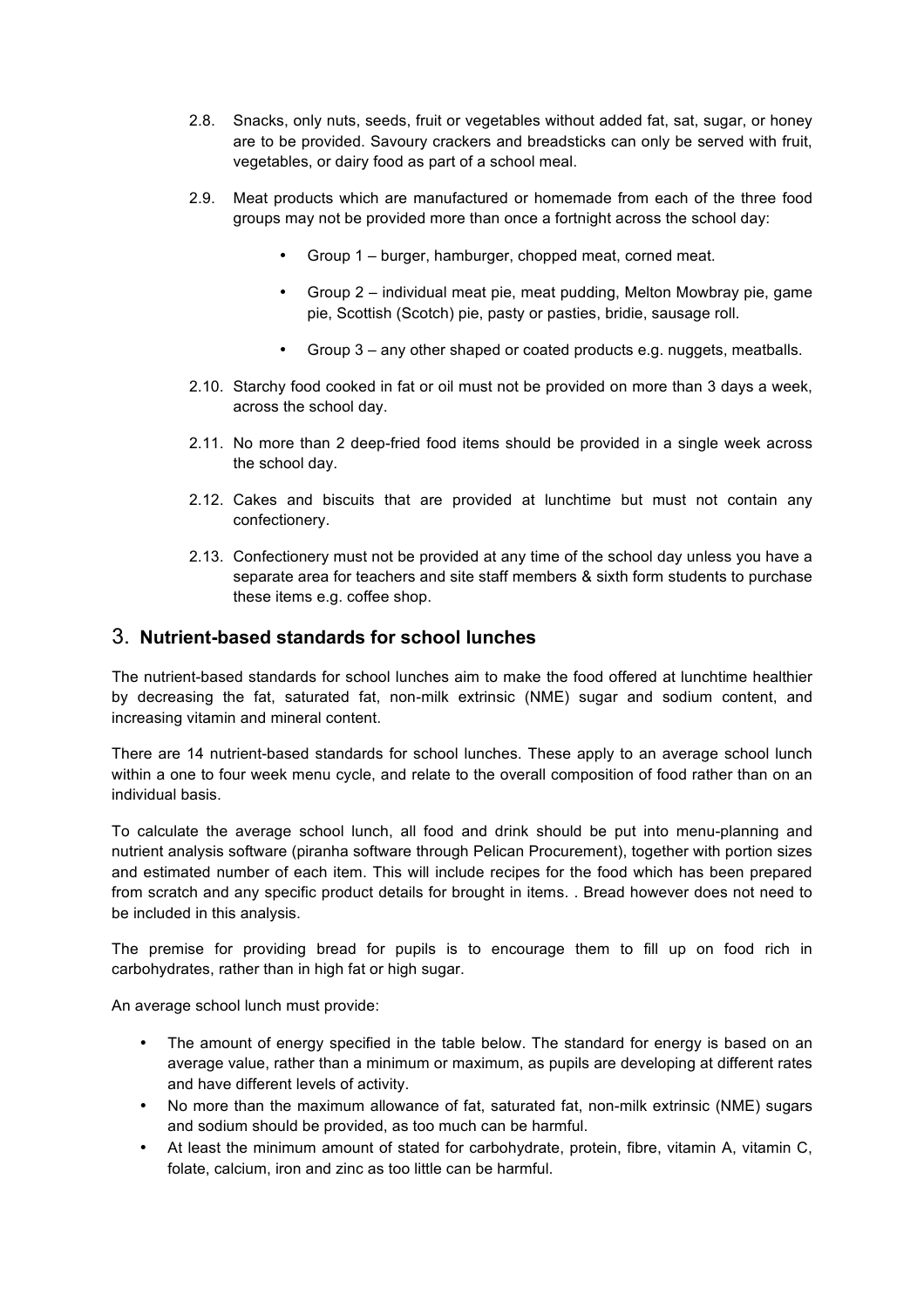Where a school provides both primary and secondary education, a school lunch provided to a junior pupil must comply with the requirements for primary schools as outlined in the table below; and a school lunch provided to a senior pupil must comply with the requirements for secondary schools as outlined in the table below.

| Nutrient-based standards by age, sex and type of school |                |                           |                        |                        |                          |                        |                        |  |  |
|---------------------------------------------------------|----------------|---------------------------|------------------------|------------------------|--------------------------|------------------------|------------------------|--|--|
| Energy or nutrient and                                  | <b>Minimum</b> | <b>Primary</b>            | <b>Middle schools</b>  |                        | <b>Secondary schools</b> |                        |                        |  |  |
| of<br>amount                                            | or             | schools                   | Aged                   | Aged                   | <b>Single</b>            | <b>Single</b>          | Co-ed                  |  |  |
| measurement                                             | maximum        |                           | $7 - 10$               | $11 - 14$              | <b>sex</b>               | <b>sex</b>             |                        |  |  |
|                                                         | value?         |                           |                        |                        | girls                    | boys                   |                        |  |  |
|                                                         |                | <b>School</b><br>years R, | <b>School</b><br>years | <b>School</b><br>years | <b>School</b><br>years   | <b>School</b><br>years | <b>School</b><br>years |  |  |
|                                                         |                | $1-6$                     | 3, 4, 5,<br>6          | 7, 8, 9,<br>10         | $7 - 12$                 | $7 - 12$               | $7 - 12$               |  |  |
| <b>Energy in kilojoules</b><br>(kilocalories)           | ± 5%           | 2215<br>(530)             | 2328<br>(557)          | 2549<br>(610)          | 2412<br>(577)            | 2985<br>(714)          | 2700<br>(646)          |  |  |
| Fat (grams)                                             | Max            | 20.6                      | 21.6                   | 23.7                   | 22.5                     | 27.8                   | 25.1                   |  |  |
| <b>Saturated fat (grams)</b>                            | Max            | 6.5                       | 6.8                    | 7.5                    | 7.1                      | 8.7                    | 7.9                    |  |  |
| Non-milk<br>extrinsic<br>sugars<br>(grams)              | Max            | 15.5                      | 16.3                   | 17.9                   | 16.9                     | 20.9                   | 18.9                   |  |  |
| Sodium (milligrams)                                     | Max            | 499                       | 595                    | 714                    | 714                      | 714                    | 714                    |  |  |
| Carbohydrate<br>(grams)                                 | Min            | 70.6                      | 74.2                   | 81.3                   | 77.0                     | 95.2                   | 86.1                   |  |  |
| Fibre (grams)                                           | Min            | 4.2                       | 4.5                    | 4.9                    | 4.6                      | 5.7                    | 5.2                    |  |  |
| Protein (grams)                                         | Min            | 7.5                       | 8.5                    | 12.5                   | 12.7                     | 13.8                   | 13.3                   |  |  |
| Iron (milligrams)                                       | Min            | 3.0                       | 3.0                    | 5.2                    | 5.2                      | 4.0                    | 5.2                    |  |  |
| Zinc (milligrams)                                       | <b>Min</b>     | 2.5                       | 2.5                    | 3.2                    | 3.2                      | 3.3                    | 3.3                    |  |  |
| Calcium (grams)                                         | Min            | 193                       | 193                    | 350                    | 280                      | 350                    | 350                    |  |  |
| <b>Vitamin</b><br>$\mathsf{A}$<br>(micrograms)          | Min            | 175                       | 175                    | 210                    | 210                      | 245                    | 245                    |  |  |
| Vitamin C (grams)                                       | Min            | 10.5                      | 10.5                   | 12.3                   | 14.0                     | 14.0                   | 14.0                   |  |  |
| <b>Folate (micrograms)</b>                              | Min            | 53                        | 53                     | 70                     | 70                       | 70                     | 70                     |  |  |

### 4. **Food-based standards for school food other than lunch**

These regulations set out the requirements for school food provided across the school day at times other than lunch to registered pupils at a local authority maintained primary, secondary, special school or pupil referral unit, whether on the school premises or not, and to any other person on the school premises.

School food other than lunch also includes breakfast clubs, tuck shops, mid-morning break, vending machines, and after school clubs.

There are 11 food-based standards for food other than lunch.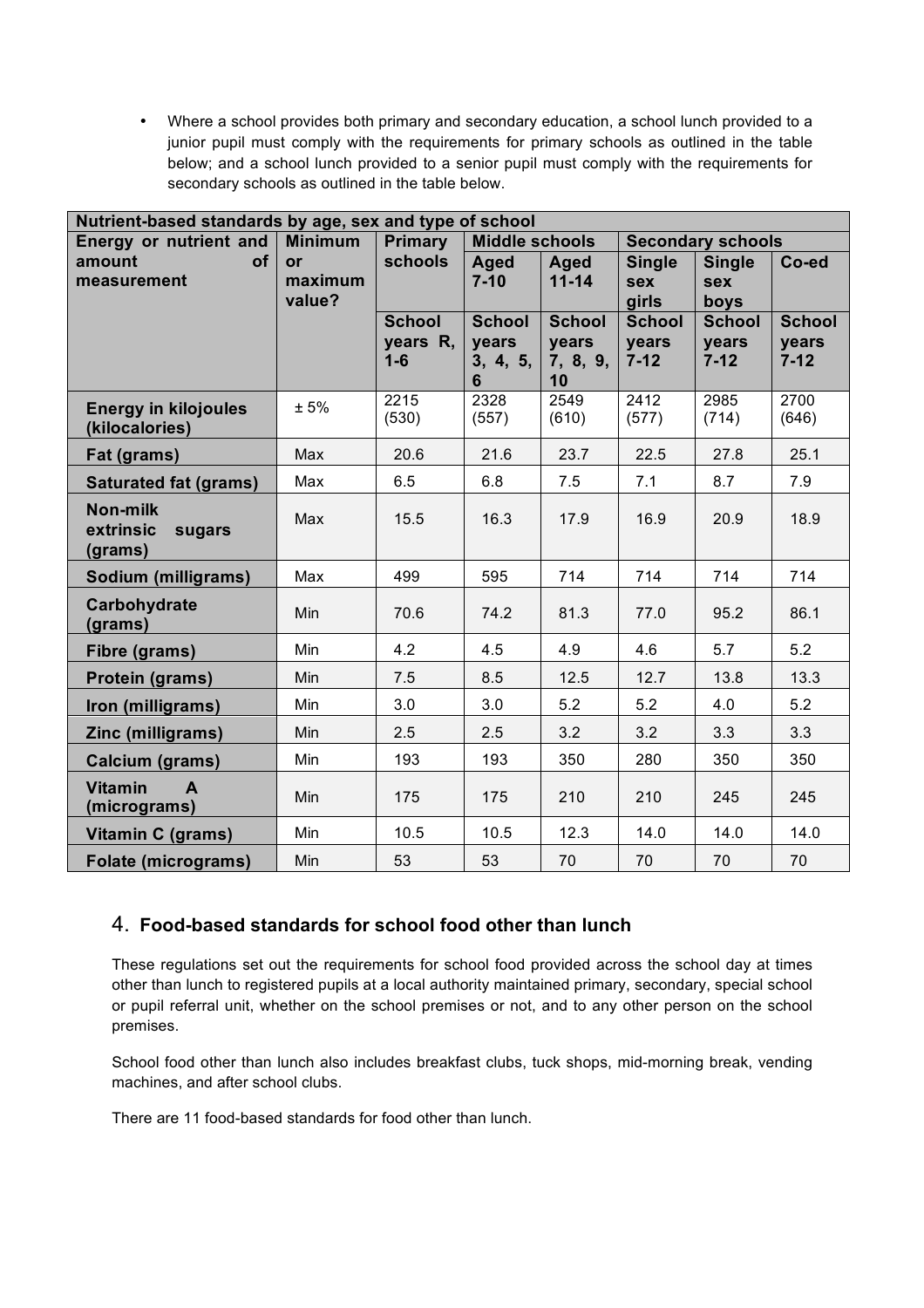#### **Schools must provide:**

- 4.1. Fruit and vegetables at all school food outlets.
- 4.2. Fresh drinking water at all times.
- 4.3. Healthier drinks- schools must provide only permitted drinks.

#### **Schools must ensure that:**

- 4.4. Salt this should not be available to add to food after cooking, and is not provided at tables or service counters.
- 4.5. Condiments these are only available in sachets or individual portions of no more than 10g or 1 teaspoonful.
- 4.6. Snacks only nuts, seeds, fruit or vegetables without added fat, sat, sugar, or honey are to be provided. Savoury crackers and breadsticks can only be served with fruit, vegetables, or dairy food as part of a school meal.
- 4.7. Meat products a meat product which is manufactured or homemade from each of the three food groups may not be provided more than once a fortnight across the school day:
	- Group 1 burger, hamburger, chopped meat, corned meat.
	- Group 2 individual meat pie, meat pudding, Melton Mowbray pie, game pie, Scottish (Scotch) pie, pasty or pasties, bridie, sausage roll.
	- Group 3 any other shaped or coated products e.g. nuggets, meatballs.
- 4.8. Starchy food cooked in fat or oil must not be provided on more than 3 days a week, across the school day.
- 4.9. Deep-fried food no more than 2 deep-fried food items should be provided in a single week across the school day.
- 4.10. Cakes and biscuits they can be provided at lunchtime but must not contain any confectionery.
- 4.11. Confectionery this must not be provided at any time of the school day, except if you have a coffee shop to serve for teachers and site staff members & sixth form students.

#### 5. **Exemptions to the school food regulations**

The School Food Regulations do not apply to food provided:

- 5.1. At parties or celebrations to mark religious or cultural occasions.
- 5.2. At occasional fund-raising events.
- 5.3. As rewards for achievement, good behaviour or effort.
- 5.4. For use in teaching in food preparation and cookery skills, provided that any food prepared is not served to pupils as part of a school lunch.